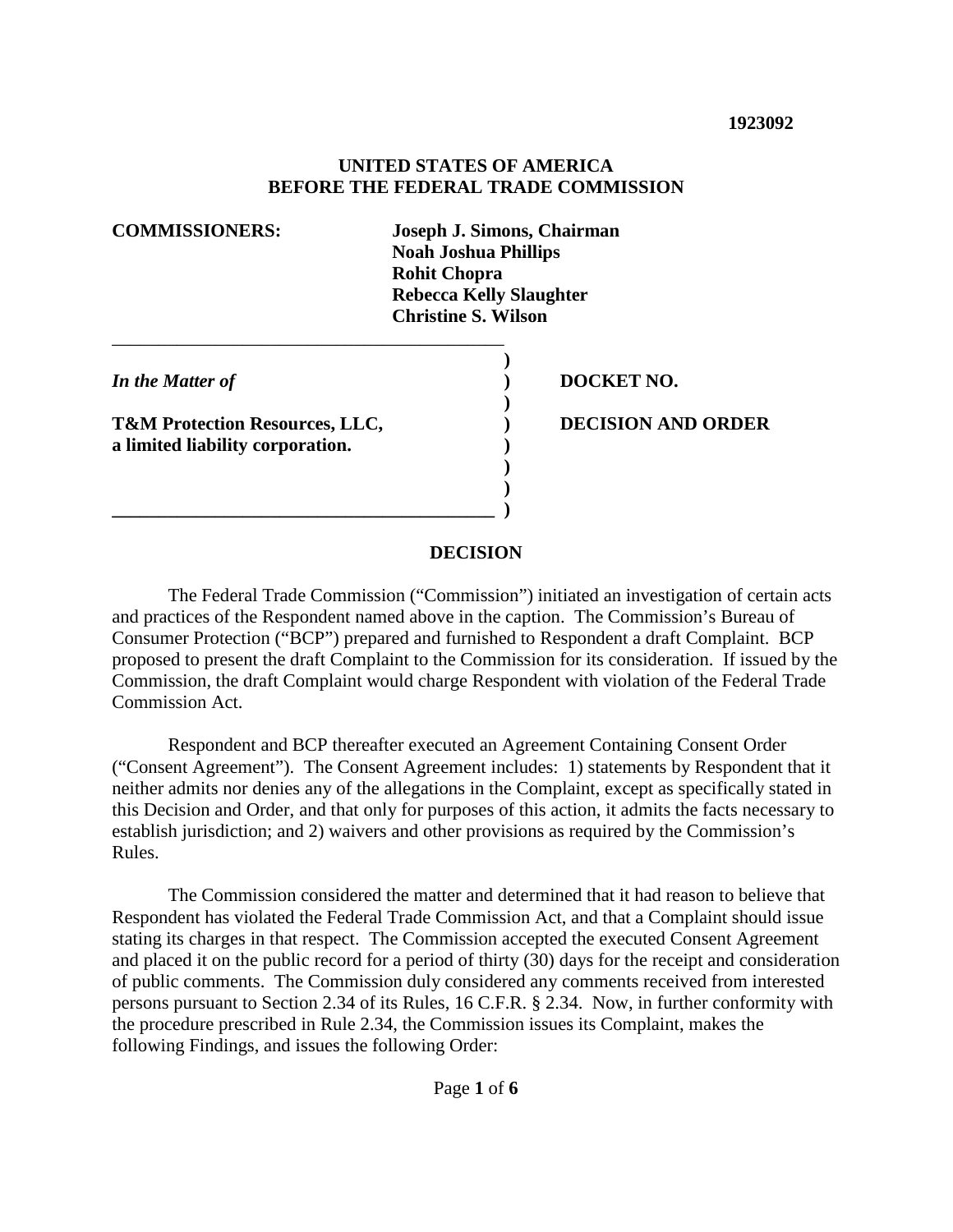### **Findings**

- 1. Respondent T&M Protection Resources, LLC is a Delaware limited liability corporation with its principal office or place of business at 230 Park Avenue, Suite 440, New York, New York 10169.
- 2. The Commission has jurisdiction over the subject matter of this proceeding and over Respondent, and the proceeding is in the public interest.

# **ORDER**

# **Definitions**

For purposes of this Order, the following definition applies:

1. "Respondent" means T&M Protection Resources, LLC, a limited liability corporation, and its successors and assigns.

## **Provisions**

### **I. Prohibition against Misrepresentations about Participation in or Compliance with Privacy Programs**

**IT IS ORDERED** that Respondent and its officers, agents, employees, and attorneys, and all other persons in active concert or participation with any of them, who receive actual notice of this Order, whether acting directly or indirectly, in connection with the advertising, marketing, promotion, offering for sale, or sale of any product or service must not misrepresent in any manner, expressly or by implication, the extent to which Respondent is a member of, adheres to, complies with, is certified by, is endorsed by, or otherwise participates in any privacy or security program sponsored by a government or any self-regulatory or standard-setting organization, including but not limited to the EU-U.S. Privacy Shield framework, the Swiss-U.S. Privacy Shield framework, and the APEC Cross-Border Privacy Rules.

## **II. Requirement to Meet Continuing Obligations Under Privacy Shield**

**IT IS ORDERED** that Respondent and its officers, agents, employees, and attorneys, and all other persons in active concert or participation with any of them, who receive actual notice of this Order, whether acting directly or indirectly, in connection with the advertising, marketing, promotion, offering for sale, or sale of any product or service, must:

A. affirm to the Department of Commerce, within ten (10) days after the effective date of this Order and on an annual basis thereafter for as long as it retains such information, that it will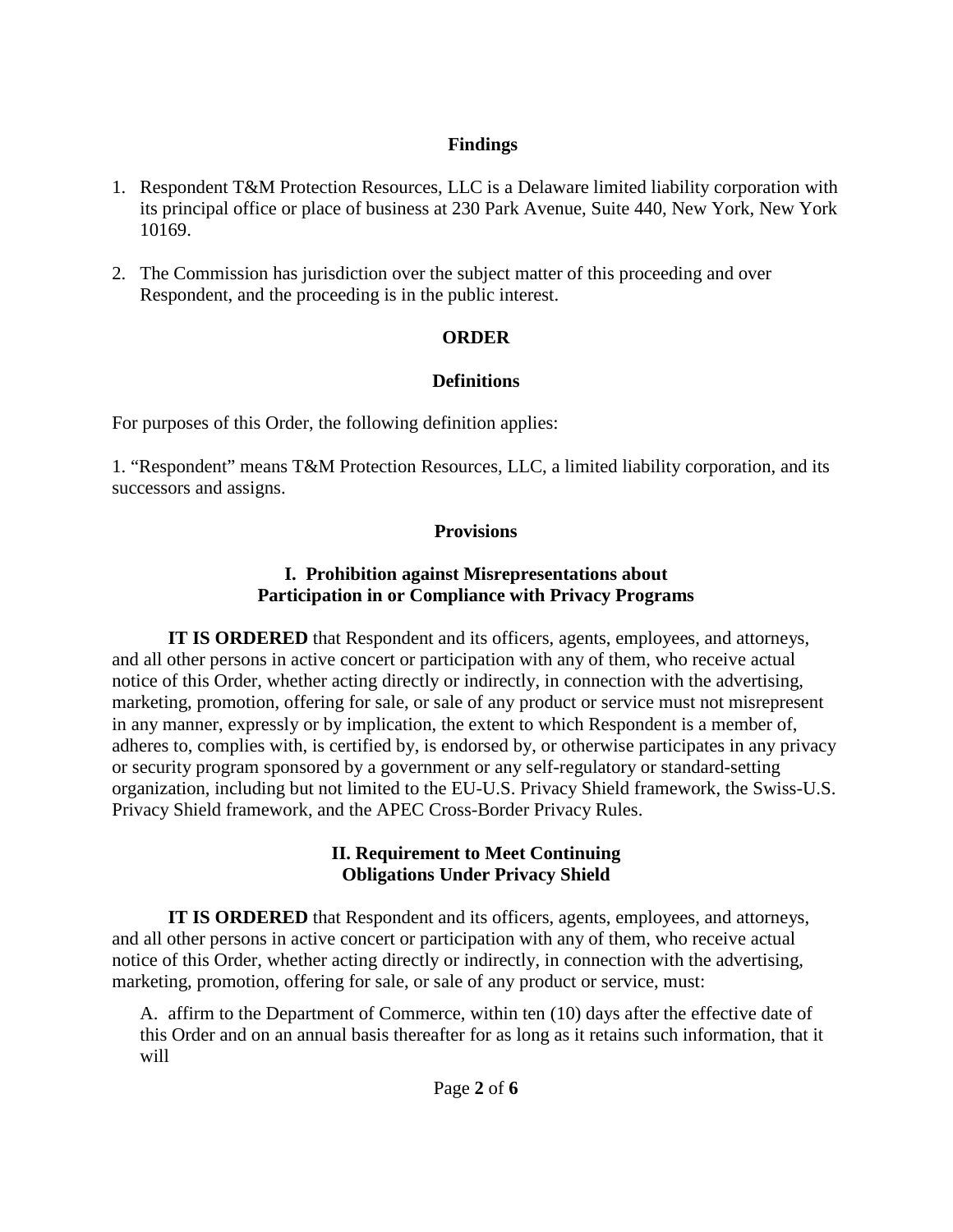- 1. continue to apply the EU-U.S. Privacy Shield framework principles to the personal information it received while it participated in the Privacy Shield; or
- 2. protect the information by another means authorized under EU law, including by using a binding corporate rule or a contract that fully reflects the requirements of the relevant standard contractual clauses adopted by the European Commission; or
- B. return or delete the information within ten (10) days after the effective date of this Order.

### **III. Acknowledgments of the Order**

**IT IS FURTHER ORDERED** that Respondent obtain acknowledgments of receipt of this Order:

- A. Respondent, within ten (10) days after the effective date of this Order, must submit to the Commission an acknowledgment of receipt of this Order.
- B. For five (5) years after the issuance date of this Order, Respondent must deliver a copy of this Order to: (1) all principals, officers, directors, and LLC managers and members; (2) all employees having managerial responsibilities for conduct related to the subject matter of the Order and all agents and representatives who participate in conduct related to the subject matter of the Order; and (3) any business entity resulting from any change in structure as set forth in the Provision titled Compliance Report and Notices. Delivery must occur within ten (10) days after the effective date of this Order for current personnel. For all others, delivery must occur before they assume their responsibilities.
- C. From each individual or entity to which Respondent delivered a copy of this Order, Respondent must obtain, within thirty (30) days, a signed and dated acknowledgment of receipt of this Order.

# **IV. Compliance Report and Notices**

**IT IS FURTHER ORDERED** that Respondent make timely submissions to the Commission:

A. Sixty (60) days after the issuance date of this Order, Respondent must submit a compliance report, sworn under penalty of perjury, in which Respondent must: (a) identify the primary physical, postal, and email address and telephone number, as designated points of contact, which representatives of the Commission, may use to communicate with Respondent; (b) identify all of Respondent's businesses by all of their names, telephone numbers, and physical, postal, email, and Internet addresses; (c)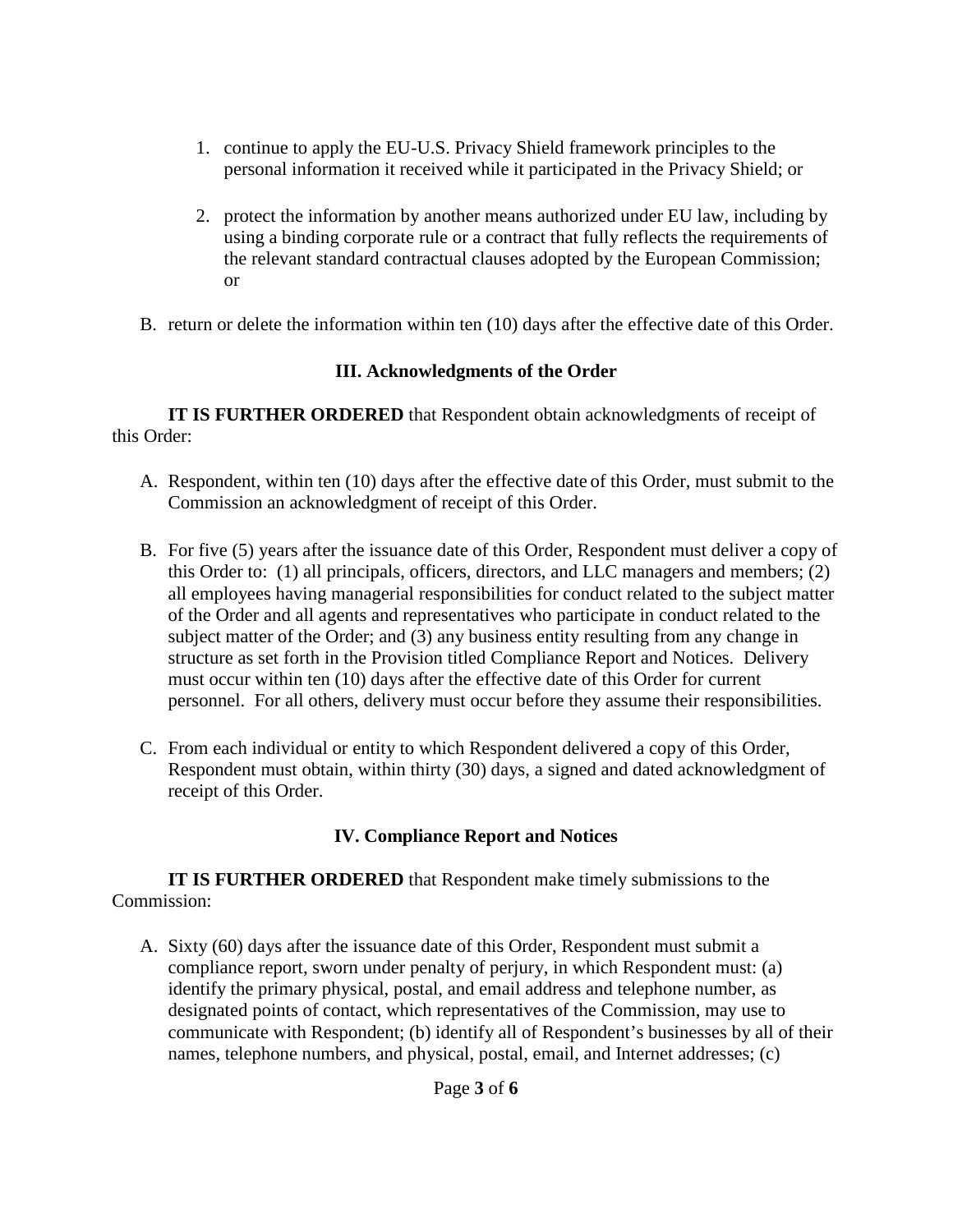describe the activities of each business; (d) describe in detail whether and how Respondent is in compliance with each Provision of this Order; and (e) provide a copy of each Acknowledgment of the Order obtained pursuant to this Order, unless previously submitted to the Commission.

- B. Respondent must submit a compliance notice, sworn under penalty of perjury, within fourteen (14) days of any change in the following: (1) any designated point of contact; or (2) the structure of Respondent or any entity that Respondent has any ownership interest in or controls directly or indirectly that may affect compliance obligations arising under this Order, including: creation, merger, sale, or dissolution of the entity or any subsidiary, parent, or affiliate that engages in any acts or practices subject to this Order.
- C. Respondent must submit notice of the filing of any bankruptcy petition, insolvency proceeding, or similar proceeding by or against Respondent within fourteen (14) days of its filing.
- D. Any submission to the Commission required by this Order to be sworn under penalty of perjury must be true and accurate and comply with 28 U.S.C. § 1746, such as by concluding: "I declare under penalty of perjury under the laws of the United States of America that the foregoing is true and correct. Executed on: \_\_\_\_\_" and supplying the date, signatory's full name, title (if applicable), and signature.
- E. Unless otherwise directed by a Commission representative in writing, all submissions to the Commission pursuant to this Order must be emailed to Debrief@ftc.gov or sent by overnight courier (not the U.S. Postal Service) to: Associate Director of Enforcement, Bureau of Consumer Protection, Federal Trade Commission, 600 Pennsylvania Avenue, N.W., Washington, D.C. 20580. The subject line must begin: In re *T&M Protection Resources, LLC*, FTC File No. 1923092.

#### **V. Recordkeeping**

**IT IS FURTHER ORDERED** that Respondent must create certain records for ten (10) years after the issuance date of the Order, and retain each such record for five (5) years. Specifically, Respondent must create and retain the following records:

- A. accounting records showing the revenues from all goods or services sold;
- B. personnel records showing, for each person providing services related to the subject matter of the Order, whether as an employee or otherwise, that person's: name; addresses; telephone numbers; job title or position; dates of service; and (if applicable) the reason for termination;
- C. all records necessary to demonstrate full compliance with each provision of this Order, including all submissions to the Commission; and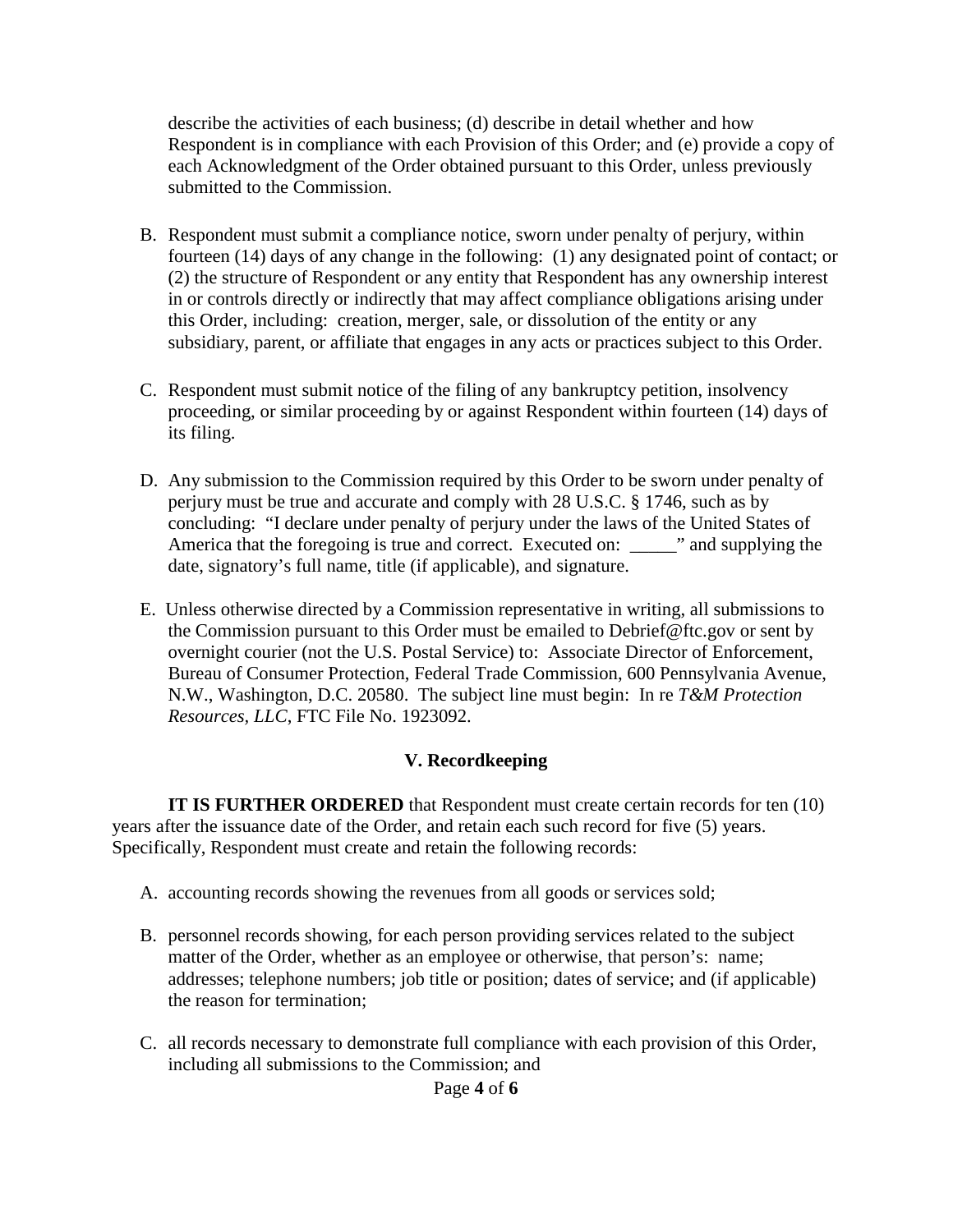D. a copy of each widely disseminated representation by Respondent making any representation subject to this Order, and all materials that were relied upon in making the representation.

## **VI. Compliance Monitoring**

**IT IS FURTHER ORDERED** that, for the purpose of monitoring Respondent's compliance with this Order:

- A. Within ten (10) days of receipt of a written request from a representative of the Commission, Respondent must: submit additional compliance reports or other requested information, which must be sworn under penalty of perjury, and produce records for inspection and copying.
- B. For matters concerning this Order, representatives of the Commission are authorized to communicate directly with Respondent. Respondent must permit representatives of the Commission to interview anyone affiliated with Respondent who has agreed to such an interview. The interviewee may have counsel present.
- C. The Commission may use all other lawful means, including posing through its representatives as consumers, suppliers, or other individuals or entities, to Respondent or any individual or entity affiliated with Respondent, without the necessity of identification or prior notice. Nothing in this Order limits the Commission's lawful use of compulsory process, pursuant to Sections 9 and 20 of the FTC Act, 15 U.S.C. §§ 49, 57b-1.

# **VII. Order Effective Dates**

**IT IS FURTHER ORDERED** that this Order is final and effective upon the date of its publication on the Commission's website (ftc.gov) as a final order. This Order will terminate twenty (20) years from the date of its issuance, (which date may be stated at the end of this Order, near the Commission's seal), or twenty (20) years from the most recent date that the United States or the Commission files a complaint (with or without an accompanying settlement) in federal court alleging any violation of the Order, whichever comes later; *provided, however*, that the filing of such a complaint will not affect the duration of:

- A. any Provision in this Order that terminates in less than twenty (20) years;
- B. this Order's application to any respondent that is not named as a defendant in such complaint; and
- C. this Order if such complaint is filed after the order has terminated pursuant to this Provision.